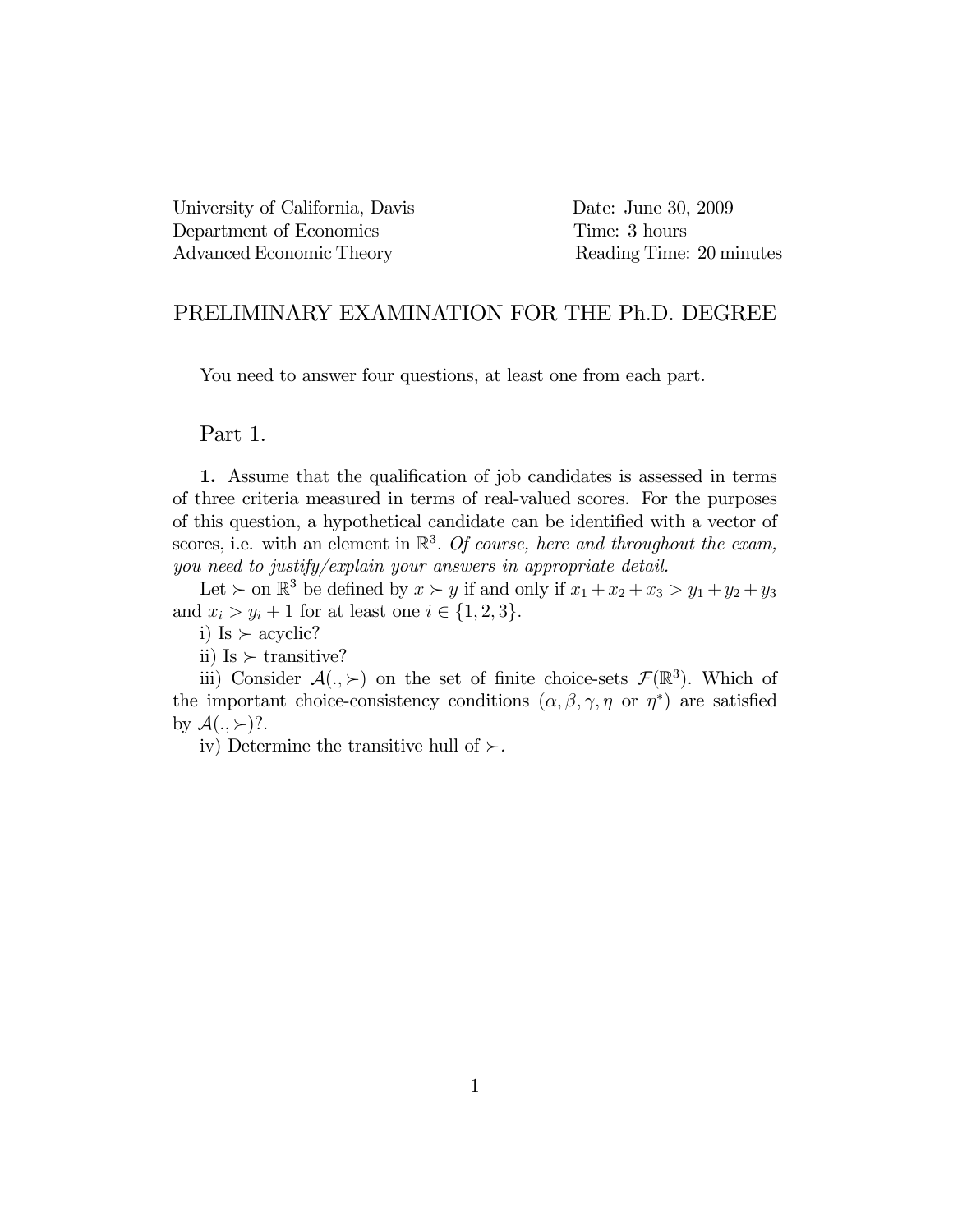#### 2. (Subjective Probability)

a) State Savage's representation theorem, restricting your attention to acts with a finite number of consequences. State each axiom in a formally precise manner, and interpret its content intuitively.

b) Savage's theorem contains a representation of "qualitative probability" relations with particular structure; state this representation, and point out what additional structure is added.

c) Let N denote the set of natural numbers and  $\Sigma$  denote the family of all sets  $A \subseteq \mathbb{N}$  such that A or its complement  $A^c$  is finite. Define a relation  $\sum_{fin}$  on the family of *finite* subsets of  $\Sigma$  that orders sets lexicographically according to their greatest elements:  $A \equiv B$  iff  $A = B$ , and  $A \geq B$  iff, for some  $k \geq 0$ , the k largest elements of A and B agree, and i) the  $k + 1$ st element of A is larger than the  $k+1$ st element of B, or ii) if A has more than k and B has only k elements. For example,  $\{5\} \triangleright \{4, 3, 2\}, \{5, 4, 3\} \triangleright \{5, 4, 2\},\$ and  $\{5, 4, 3\} \triangleright \{5, 4\}.$ 

i) Show that the ordering  $\sum_{fin}$  can be extended to a qualitative probability  $\triangleright$  on all of  $\Sigma$ .

ii) Can the qualitative probability  $\geq$  be represented by a finitely additive probability measure? (Hint: to answer this question, it suffices to focus on the subrelation  $\sum_{fin}$ )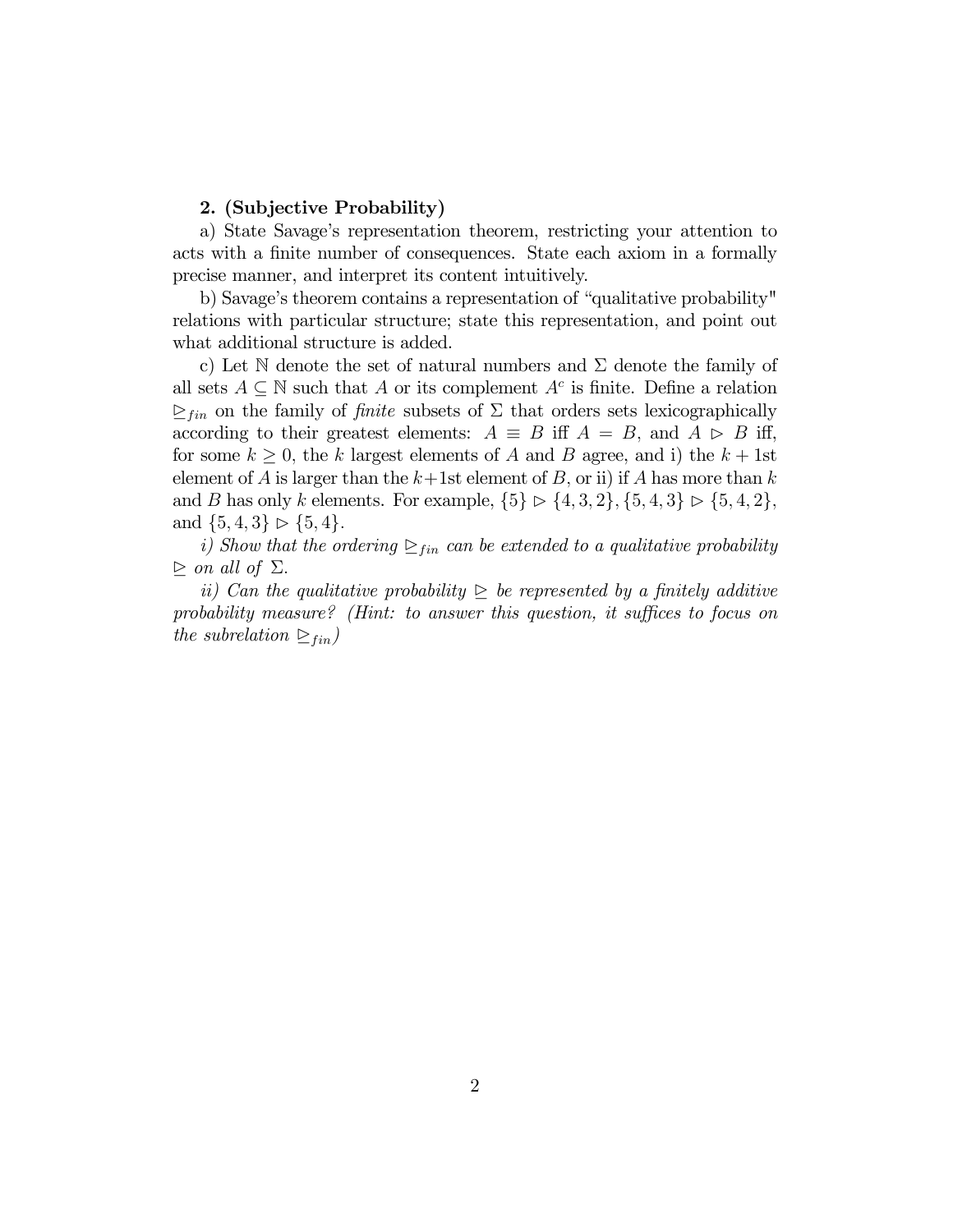### Part 2

3. Consider a two-period finance  $(t = 0, 1)$  economy with I agents, S states of nature at date 1 and one good at each date/state. Agent  $i(i = 1, ..., I)$  has preferences for risky income streams represented by a concave increasing utility function  $u^i : \mathbb{R}^{S+1}_+ \to \mathbb{R}$ , and a stream of endowment  $\omega^i \in \mathbb{R}^{S+1}_+$ . There are J financial securities traded at date 0 with a payoff matrix  $V \in \mathbb{R}^{SJ}_+$ . In such an economy, if  $rank(V) = S$ , then we say that the financial markets are "complete".

- (a) Argue that this definition is justified by the fact that agents can do (at a cost) any income transfers that they wish (or need) to do.
- (b) Show that with complete markets a financial market equilibrium is Pareto optimal
- (c) The following example shows that this terminology is justified only in the absence of restrictions on the portfolios. Suppose that  $I = 2$ ,  $S = 2$ , the two agents have the same utility function

$$
u^{i}(x_0^{i}, x_1^{i}, x_2^{i}) = x_0^{i} + \beta(\log(x_1^{i}) + \log(x_2^{i})), \quad i = 1, 2
$$

and endowments  $\omega^i$  such that  $\omega_0^i > 2\beta$ ,  $\omega_1^1 > \omega_1^2$ . There are two Arrow securities, security  $s(s = 1, 2)$  paying one unit of good in state s and nothing in the other state. The trade in security 1 is restricted to  $z_1^i \geq -A$ , with  $A < \frac{\omega_1^1 - \omega_1^2}{2}$ . Show that the agents cannot do the transfers that "they would like to do", and that the equilibrium is not Pareto optimal, so that actually the "markets are incomplete" despite the rank of V .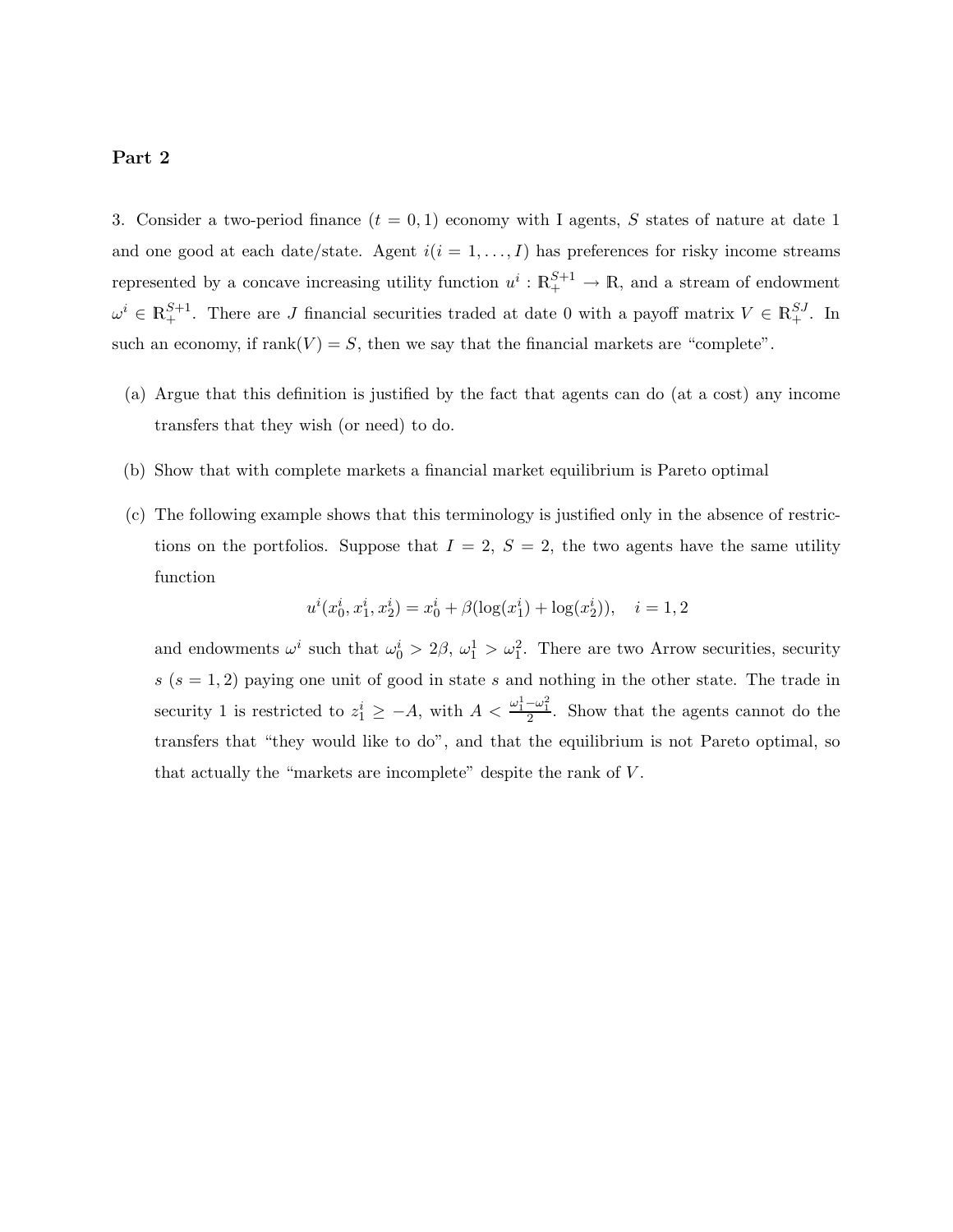4. Consider a two-period  $(t = 0, 1)$  monetary economy  $\mathcal{E}(u, \omega, M)$  with L goods at each period, I agents, and  $S > 1$  possible states of nature at date 1.  $u = (u^1, \ldots, u^I)$  denotes the vector of utility functions of the agents,  $\omega = (\omega^i)_{i=1}^I \in \mathbb{R}^{L(S+1)I}_+$  denote the vector of endowments, and  $M = (M_0, M_1, \ldots, M_S)$  denotes the money supply at each date in each state. There is only one security traded at date  $0$ , a nominal bond with price  $q$  which pays one unit of money in each state a date 1. Goods are traded on spot markets, and  $p = (p_0, p_1, \ldots, p_S) \in \mathbb{R}^{(S+1)L}_+$  denotes the vector of spot prices at each date in each state. The price level in each state is determined by a quantity theory equation  $p_s \sum_{i=1}^I \omega_s^i = M_s$ ,  $s = 0, 1, ..., S$ . We want to show that generically a change in monetary policy, which leaves the average growth of the money supply unchanged but changes its variability, has a real effect on the equilibrium allocation. Since the result does not depend on separability of utility functions we do not introduce the probabilities of the states explicitly and consider changes M to  $\widetilde{M}$  such that  $\sum_{s=1}^{S} M_s = \sum_{s=1}^{S} \widetilde{M}_s$  and  $M_s \neq \widetilde{M}_s$  for some  $s \geq 1$ . Any other normalization of the date 1 money supply would give the same result.

- (a) Let  $(\bar{p}, \bar{x}; \bar{q}, \bar{z})$  be a spot-financial equilibrium of  $\mathcal{E}(u, \omega, M)$ , where  $\bar{x} = (\bar{x}^I)_{i=1}^I \in \mathbb{R}_+^{L(S+1)I}$ + describes the agents' consumption and  $\bar{z} = (\bar{z}^I)^I_{i=1} \in \mathbb{R}^I$  their bond holdings. Show that if  $(\tilde{p}, \bar{x}; \tilde{q}, \tilde{z})$  is an equilibrium of  $\mathcal{E}(u, \omega, \tilde{M})$  then  $\tilde{p}_s$  must be collinear to  $\bar{p}_s$  for  $s = 0, 1, \ldots, S$ .
- (b) Deduce from (a) that if  $(\bar{p}, \bar{x}; \bar{q}, \bar{z})$  is an equilibrium of  $\mathcal{E}(u, \omega, M)$  such that  $\bar{z} \neq 0$  then  $\bar{x}$  can not be part of an equilibrium of  $\mathcal{E}(u, \omega, \tilde{M})$ .
- (c) Show that, generically in  $(\omega, M) \in \mathbb{R}^{L(S+1)I}_{++} \times \mathbb{R}^{(S+1)}_{++}$ , at an equilibrium  $(\bar{p}, \bar{x}; \bar{q}, \bar{z}), \bar{z} \neq 0$ . Given time constraint, restrict the proof to the case where  $L = 1$ .
- (d) Accepting that the result of (c) is true for any number of goods, argue that we have proved the property that we wanted, and explain the intuition for the result.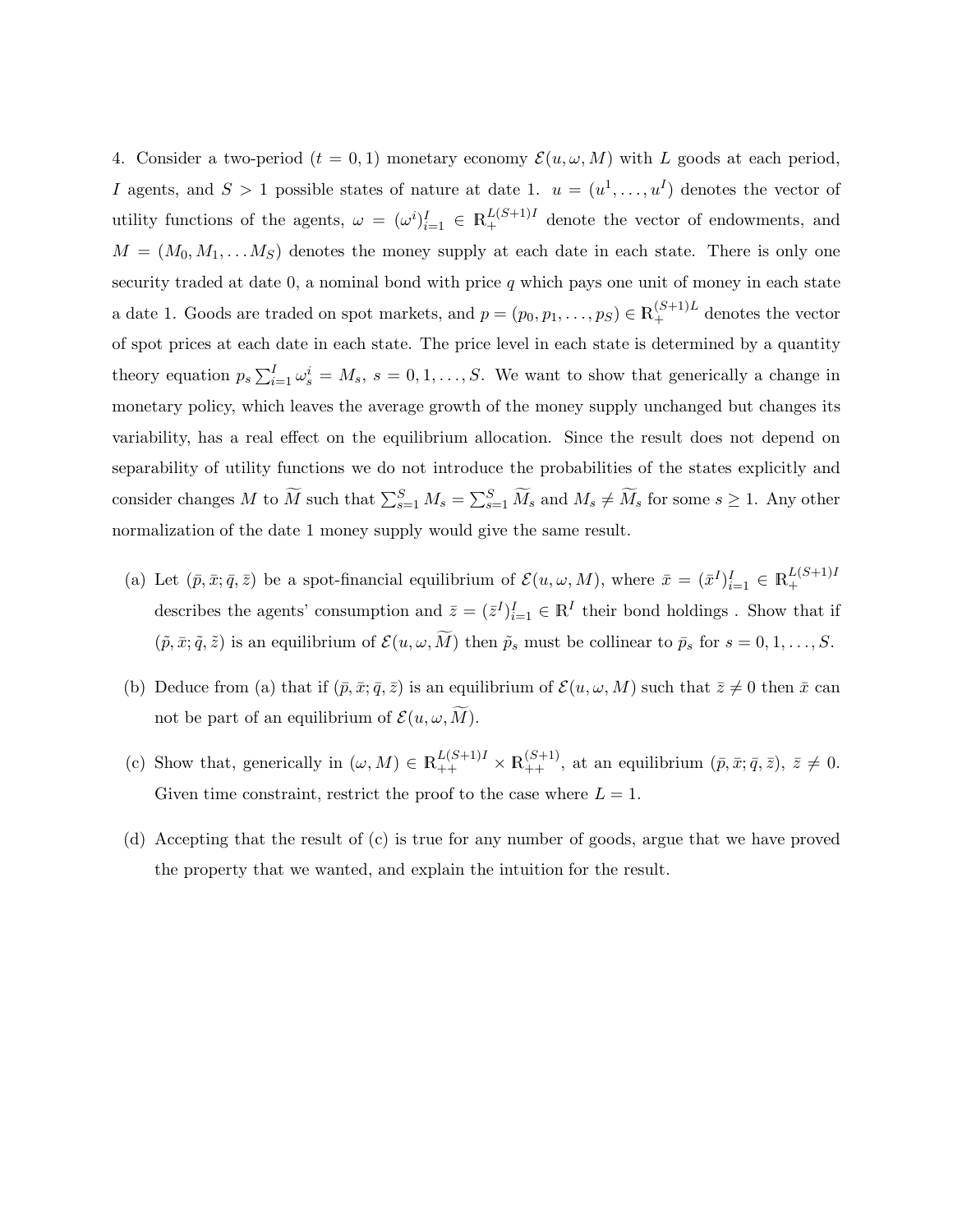# Part 3

5. Selten (1975) defined the Trembling Hand Perfect Equilibrium of a finite extensiveform game with perfect recall to be the Trembling Hand Perfect Equilibrium of its associated agent-normal form game. As you recall, the agent-normal form is the normal-form in which for each information set of a player in the extensive-form there is a player (the "agent") in the agent-normal form. Every agent of an extensive-form player has the same payoffs as the player. Why did he use the agent-normal form game and not the associated strategic-form game?

- a. Find an extensive-form game for which any Trembling Hand Perfect Equilibrium of its associated strategic-form game differs from any Trembling Hand Perfect Equilibrium of its associated agent-normal form game.
- b. Find an extensive-form game for which there is a Trembling Hand Perfect Equilibrium of its associated strategic-form game that is not subgame perfect in the extensive-form game.

(Recall the definition: A Trembling Hand Perfect equilibrium of a finite strategic strategic game is a mixed strategy profile  $\sigma$  with the property that there exists a sequence  $(\sigma^k)_{k=0}^{\infty}$ of completely mixed strategy profiles that converges to  $\sigma$  such that for each player i the strategy  $\sigma_i$  is a best response to  $\sigma_{-i}^k$  for all values of  $k$ .)